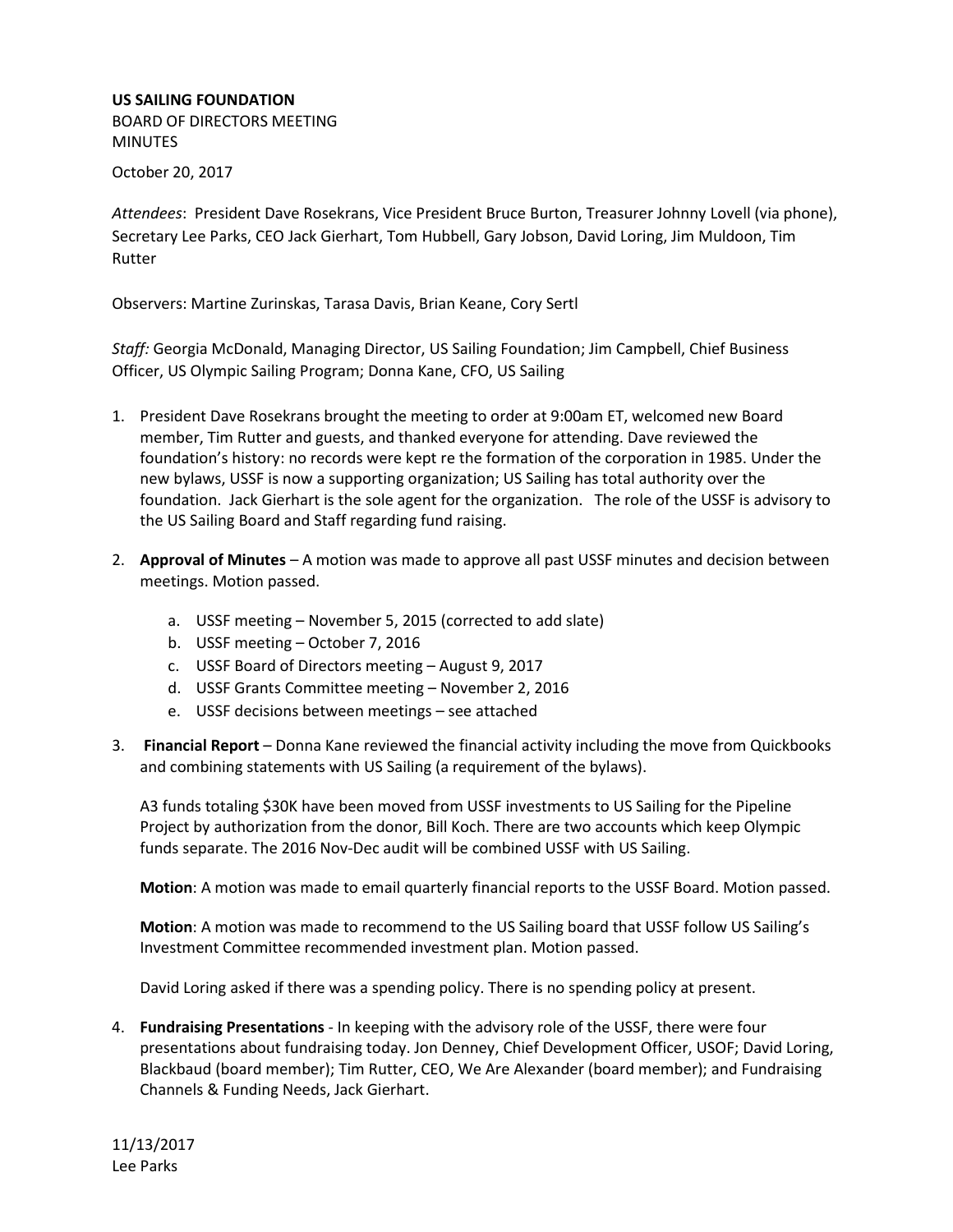We agreed the role of the USSF was advisory and the meeting was an amazing demonstration of advice. The perspective from our speakers was invaluable. A summary is added to these minutes as an addendum. We had hoped for more discussion around creative use of the perspective but the time was running out.

- 5. **Grants** Jim Muldoon asked if there was a plan to go after grants. Yes, in the future when there are more resources available. Current grants will continue as is.
- 6. **Areas of Responsibility** Jack explained that we need the USSF board to support the plan. US Sailing determines the need/budget, devises strategy and whether it's realistic. USSF is advisory but has some legal fiscal responsibility. USSF will continue to administer Sailors Grants. **Action**: Bruce and Jack will create guidelines to include quarterly reporting, review strategy, feedback on strategy and volunteer help needed.

# 7. **Grants Committee**

- a. Annual Olympic grant (\$20K) is done.
- b. Project Pipeline Donna Kane explained the transfer of funds.
- c. Sailors Grants Lee Parks review the grant requests for 2018.

| Optimist Worlds (CPY, Aug-Sep 2018)             | \$4,000  |
|-------------------------------------------------|----------|
| A Class Worlds (AUS, Nov 2018)                  | \$3,000  |
| Techno 293 Europeans (ITA, Apr 2018)            | \$2,000  |
| Snipe Western Hemisphere Champs (ARG, Oct 2018) | \$2,000  |
| Lightning Youth Worlds (GRE, Jul 2018)          | \$3,000  |
| <b>TOTAL</b>                                    | \$14,000 |

**Motion:** To approve \$14K in grants to classes from the Schoonmaker Fund. Motion passed.

| <b>TOTAL</b>                                     | \$4,000 |
|--------------------------------------------------|---------|
| (AUS, Nov 2018)                                  |         |
| 2018 Harken Intl Youth Match Racing Championship | \$1,000 |
| (AUS, Nov 2017)                                  |         |
| 2017 Harken Intl Youth Match Racing Championship | \$1,000 |
| 2018 Wilson Trophy (GBR, May 2018)               | \$2,000 |

**Motion:** To approve \$4K in grants from the Walker Fund. Motion passed.

**Motion:** To approve \$5K in grants from the General/Unrestricted Fund for the Sailing Leadership Forum. Motion passed.

**Post-meeting motion:** To approve a \$3K grant from the General/Unrestricted Fund for the 2018 World Youth Match Racing Championship. Motion passed.

8. **Broaden Mission** – There was a discussion about broadening USSF's mission.

**Motion**: To reject the grant request from the University of Wisconsin to purchase 6 C420s. Motion passed.

**Motion**: To adopt a policy for matching grants for community/public access sailing programs. Motion passed.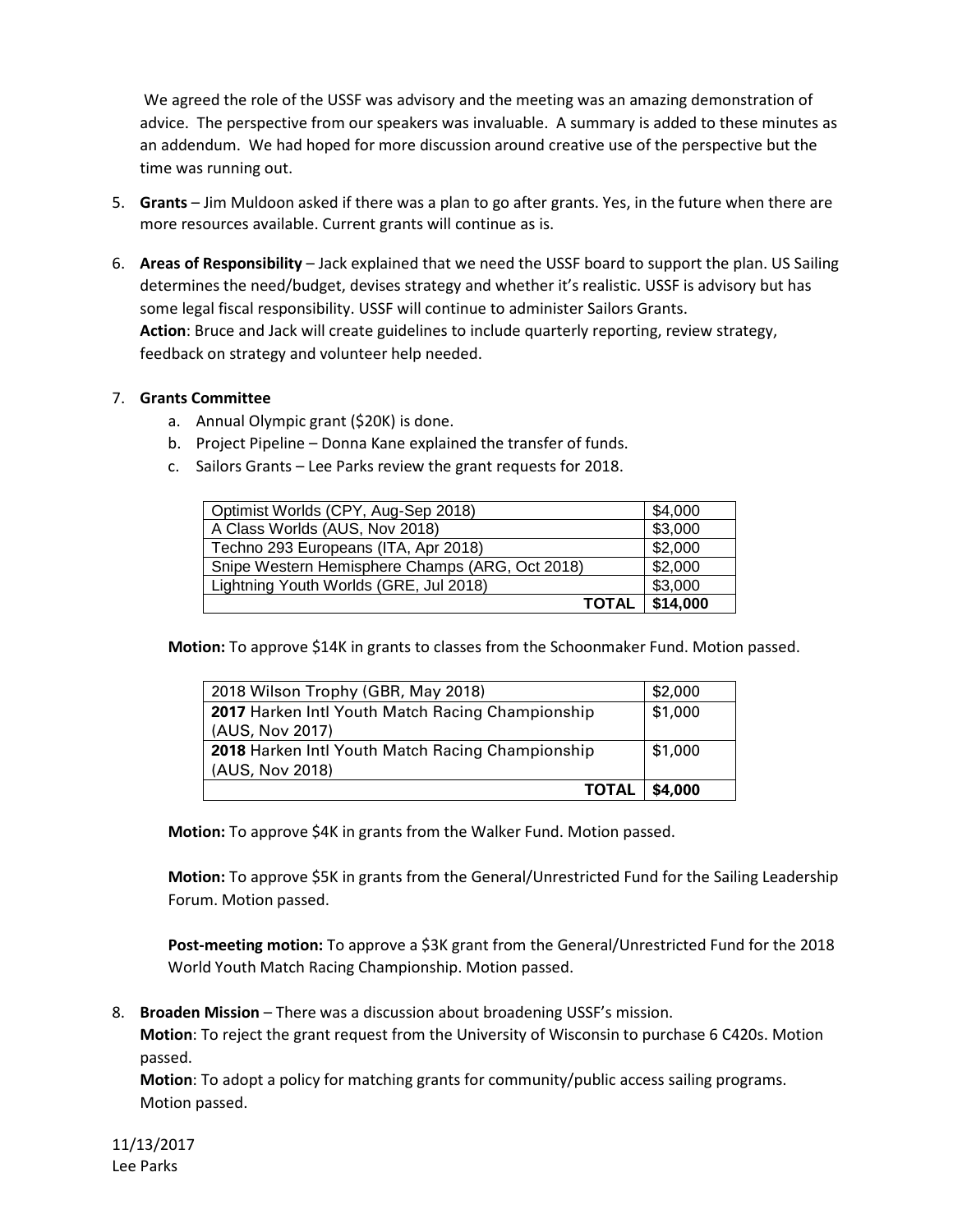Meeting adjourned at 12:55pm.

Respectfully submitted,

Lee Parks, Secretary **Date** 

Distribution: USSF Board of Directors, US Sailing Board of Directors

\_\_\_\_\_\_\_\_\_\_\_\_\_\_\_\_\_\_\_\_\_ \_\_\_\_\_\_\_\_\_\_\_\_\_\_\_\_\_\_\_

Addendum 1: Presentation Summaries Addendum 2: Actions/Decisions Between Meetings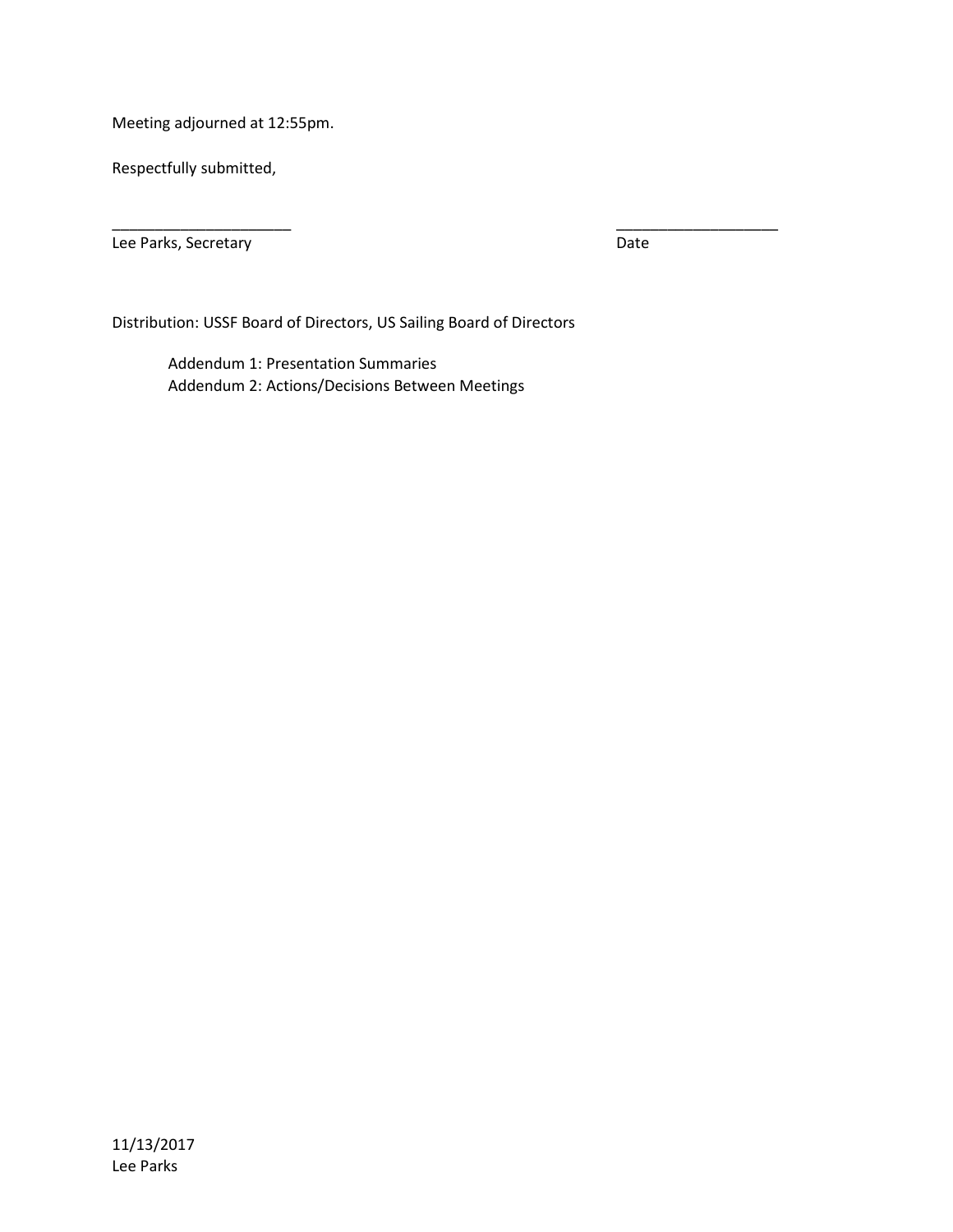# **ADDENDUM 1: Presentation Summaries**

**Creative Design Approach** – Tim Rutter explained the design of USSF's new marketing brochure and explained the marketing/fundraising process with additions from the discussion.

- 1. Invite –identify and determine how to contact
	- Must keep good records
- 2. Inform has become visual and electronic, especially for millennials
	- Should have mission focus and shared interest
	- Must establish reputation, value recognition,
- 3. Engage - trial offer is classic method, USOC used five ring spirit wear,
- 4. Follow-up
- 5. Ask short term outlook, immediate reward
- 6. Confirm, recognize, measure
- 7. Repeat

Tim is graciously putting his corporation at the disposal of the Foundation.

Tim Rutter explained how major donors look at USSF – mission, value received, what percent to admin costs (no more than 15%), charitable navigator ranks charities.

1. **USOF** – John Denny reviewed the history and future plans of the US Olympic Foundation. **History**: For two decades, marketing was done via direct mail; the approach was premiumdriven (e.g., a gift for a donation).

**2009-12**: The Major Gift Program was institutionalized. Donors could join USOC at the Olympic Games via the Hospitality Program for donations greater than \$75K/year.

**After 2012**: USOF looked at an increase and diversification of revenue (NBC contract, domestic sponsors, etc.) The long-term upside was not significant.

**2012-13**: USOF hired a consultant and restructured USOF as a separate organization. **2014**: USOF was launched with 14 staff and 6 major gift officers (MGOs). It was considered under resourced. They discovered that their MGOs were burdened by administrative and nonfundraising activity and they have rectified this pattern. On average, it can take 2-3 years for an MGO to develop a significant (six figure) gift from a new prospect and their average goal is \$1M annually.

**2013-14**: Total giving \$10-\$15M per year (building); \$25-\$30M now. Forecast: \$130M (from individual donors only) in current quad. How do big corporations fit in? Through marketing.

- 2. **Charitable Giving Report** David Loring presented a charitable giving report which summarized the activities of 3,000 nonprofit organizations. Trends: direct marketing is out, online is the future. Websites and social media are critical. Focus on major giving first; takes 2+ years; donors want to know where their money is going; make donations closer to the experience - sell the journey (training), not just the end result (medals). Average 8-12 months between first ask and gift. MGOs must be jack of all trades. People of wealth are being pulled many ways, they want to ensure they are making an impact. David explained that the low-level donors are easy (direct marketing), mid-level is hard and high level requires a MGO.
- 3. Jack Gierhart reviewed donor channels and strategies: What are donations being used for?
	- a. Technology (2017-20)
	- b. Youth Development Model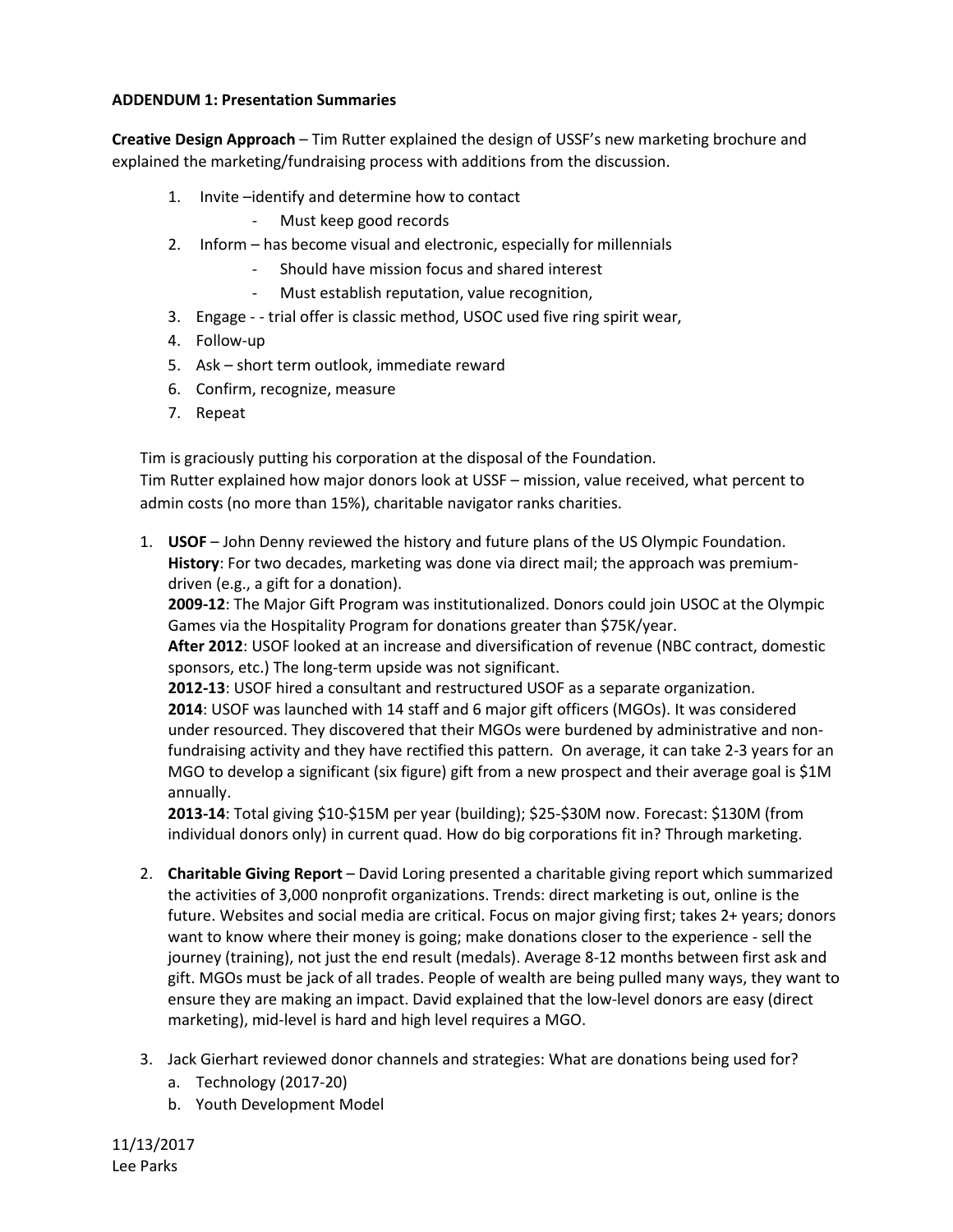# c. Olympics 2020

Approximately \$4.5M needed annually – currently at \$2M/yr. There's a need to invest in a MGO, stewardship and additional staff.